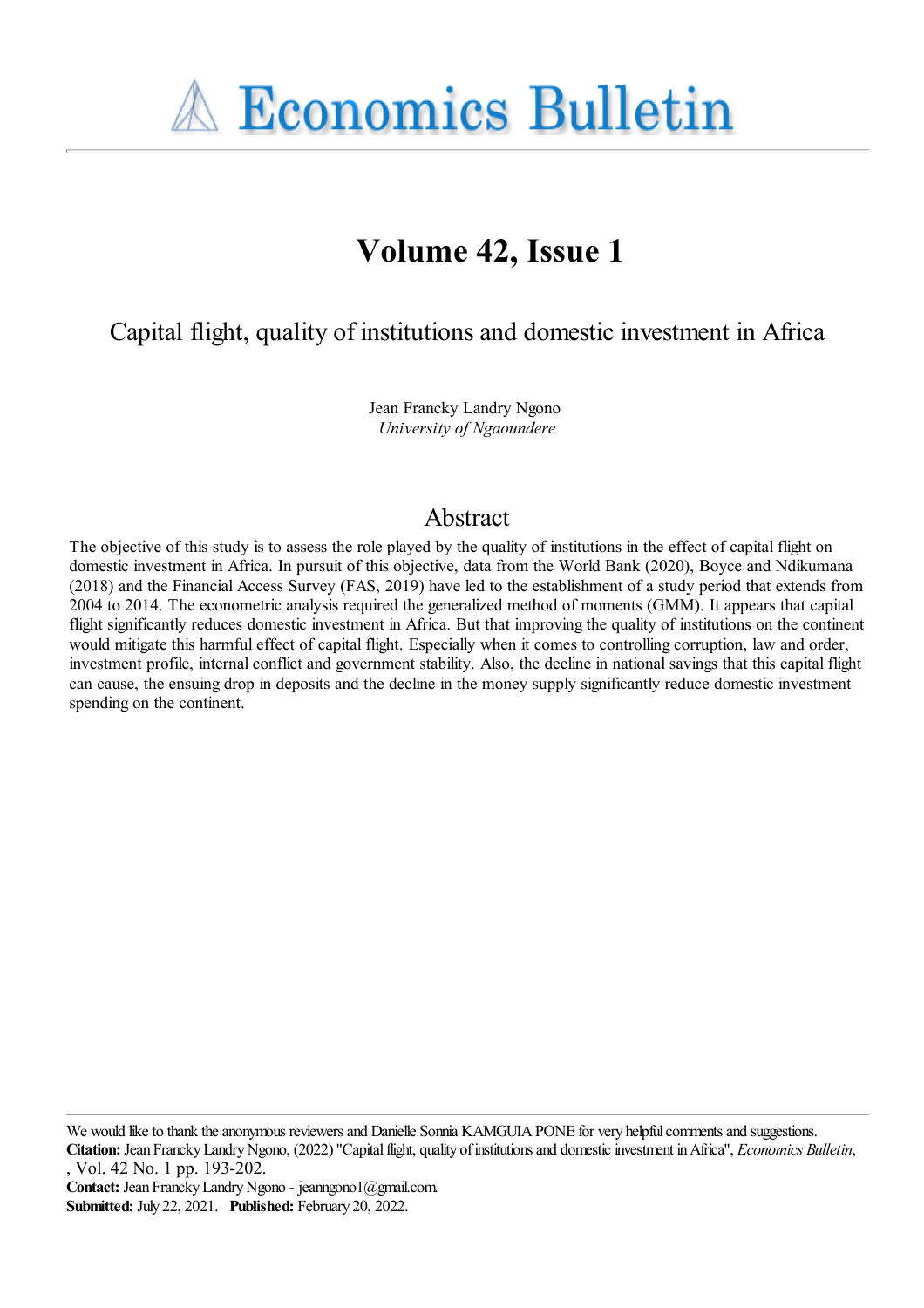### **Introduction**

Capital flight, or "unrecorded capital outflows" (Ndikumana, 2014), is a serious problem in Africa, as evidenced by the work of Efobi and Asongu (2016) as well as that of Ndikumana (2014). The analysis of its effects on domestic investment spending and the role that the quality of institutions plays on this effect is justified by two reasons:

Firstly, the continent suffers from both a low level of domestic investment and high level of capital flight. Indeed, data from the World Bank (2020) shows that in 2018, Sub-Saharan Africa recorded gross fixed capital formation of less than 21% of GDP. A rate already quite low but added to that, it is less than a few years ago. In 1981, the region achieved more than 43% of the GDP. North Africa is not deviating from this trend. Tunisia over the same period saw its domestic investments drop from more than 30% to less than 19%. Morocco saw its investments drop from over 30% to less than 29% and Egypt saw its investments reduce by half over the same period, from 32% to 16%. Algeria still manages to make a difference, going from less than 33% to more than 40%. On the other hand, the work of Asongu and Nwachukwu (2017) explains that between 1970 and 2010, Sub-Saharan Africa lost around US \$ 810 billion. Efobi and Asongu (2016) show that this capital flight has grown steadily in recent years across the continent.

Secondly, the empirical literature that examines the effects of capital flight on investments does not take into account the role that institutions can play in this relationship. If on the one hand, studies like that of Ndikumana (2014) show that capital flight is harmful for domestic investments in African countries, and that, on the other hand, studies like those of Asongu and Nwachukwu (2017) show that improving the quality of institutions makes it possible to significantly combat capital flight on the continent, few studies to date have investigated the effect of the quality of these institutions on the relationship between capital flight and domestic investments.

The objective of this study is thus to determine the effect of the quality of institutions on domestic investments in Africa. To achieve this, it mobilizes data from Boyce and Ndikumana (2018) regarding capital flight, data from the World Bank (2020) regarding domestic investments and data on the quality of institutions come from International Country Risk Guide (ICRG, 2018). These data allow us to retain 21 countries on the continent between 2004 and 2014. The econometric analysis required the use of system GMMs and revealed that an upward variation in the level of capital flight in Africa leads to a significant decrease in expenditure on domestic investments. Above all, it appears that this negative effect of capital flight on domestic investment is attenuated when the quality of institutions on the continent improves.

The rest of this work is articulated as follows: the first section reviews some empirical work, the second exposes the methodology mobilized to carry out the empirical analysis, the third section is that of the discussion of the results and following what a conclusion makes it possible to propose some recommendations of economic policies.

### **1. Literature review**

A few empirical studies have assessed the effect of capital flight on investment and the effect of the quality of institutions on capital flight. The work of Ndiaye (2007) is part of this momentum. This study showed that capital flight had a negative impact on domestic investment in the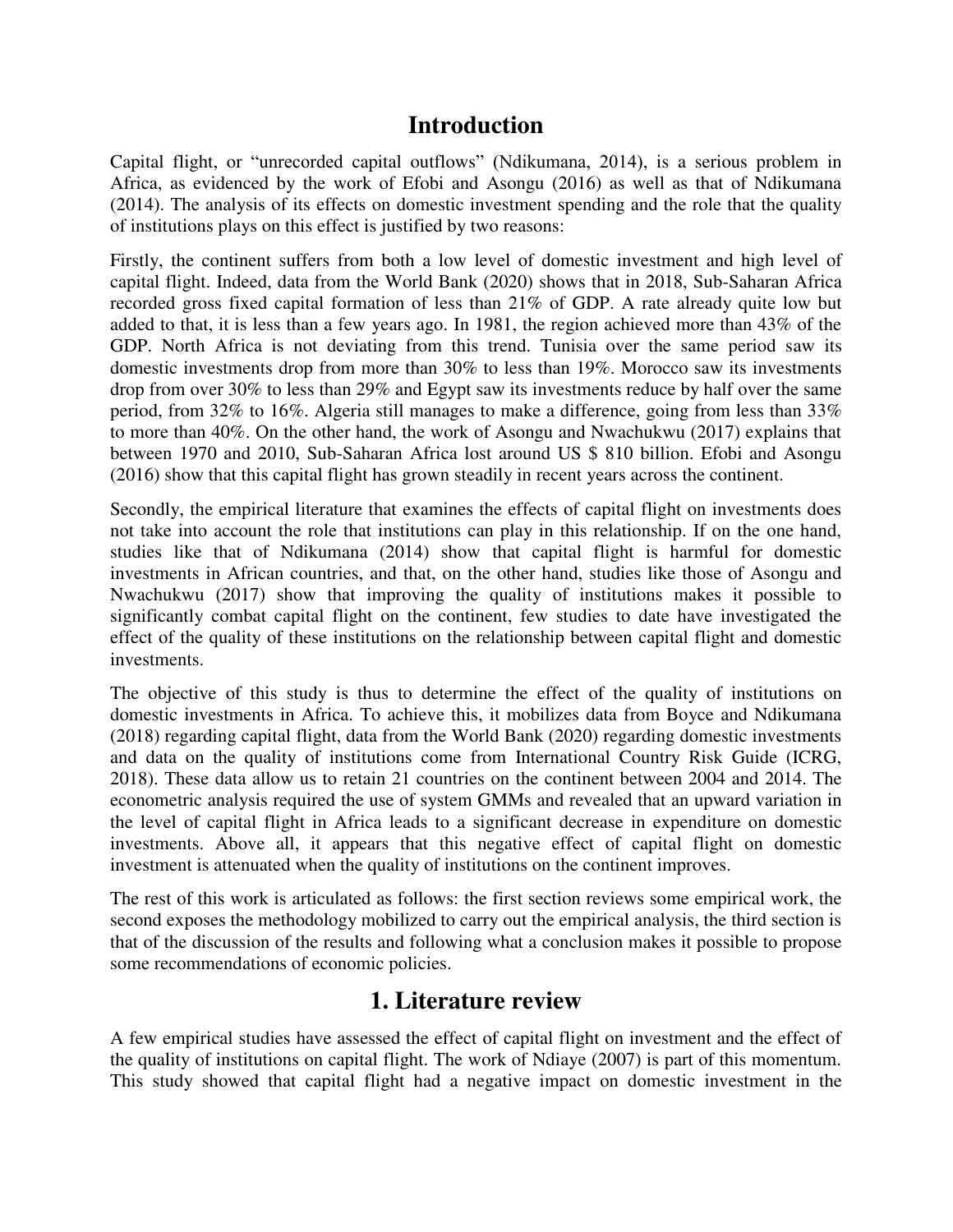countries of the Franc zone. It showed that public investments were less affected and that the countries of the Economic Community of Central African States are the highest victims.

The work of Yalta (2010) shares some of these results. Yalta (2010) conducts a study in 22 emerging economies. Using system GMMs, he finds that capital flight significantly reduces private investment in these countries while public investment is not affected. He also finds that financial liberalization does not mitigate this perverse effect on private investment. Dachraoui and Smida (2014) also carry out a study in emerging countries and reach similar results. They assessed the effect of capital flight on domestic investment in emerging countries between 1984 and 2010. They find that capital flight has a negative impact on domestic investment. They also find that this effect is significant only for private investments and not for public investments.

In Africa, Ndikumana (2014) also finds results that demonstrate the negative effect of capital flight on investment spending. Ndikumana (2014) conducted a study of 39 countries between 1970 and 2010 and used system GMMs and fixed effects. It finds that capital flight has a negative effect on national domestic investment and on private investment. This study then concludes that the weakness of domestic investments in Africa can be explained by capital flight. However, the study does not take into account the effect that the quality of institutions may have on this relationship. Indeed, studies have shown that the quality of institutions helps slow capital flight. For example, the work of Efobi and Asongu (2016) shows, thanks to system GMMs and quantile regression on a sample of 29 countries between 1987 and 2008, that terrorism significantly increases capital flight in Africa. They find that even when the level of capital flight is initially low, terrorism accelerates it considerably.

Asongu and Nwachukwu (2017) mobilize system GMMs in a sample of 37 African countries between 1996 and 2010. As a result, they find that controlling corruption most significantly reduce capital flight. Economic governance also acts in this direction even if the quality of the regulation does not produce significant effects. This result across the continent is even more important in Sub-Saharan Africa. Other works attest to this. Osei-Assibey et al. (2018) conducted a study on 32 countries in Sub-Saharan Africa between 2000 and 2012. To carry out the empirical analysis, they mobilized three estimators, system GMMs, generalized least squares and fixed effects. They came to the conclusion that the control of corruption makes it possible to cope with the capital flight on the continent. Moreover, they find that this effect is influenced by the quality of institutions in the region. Mwanga et al. (2019) study the effect of corruption on capital flight in Kenya on quarterly data between 1998 and 2018. The staggered lag model they use does not highlight the significant effects of corruption on capital flight, neither in the short nor in the long term.

This empirical literature has so far not been sufficiently interested in a probable attenuation of the effect of capital flight on domestic investment by improving the quality of institutions.

# **2. Methodology**

This section first presents the choice of variables and then the method chosen for the empirical analysis in this work.

#### *2.1. Choice of variables*

The notion of capital flight, since it is somewhat controversial by the illicit aspect or not of the capital concerned is sometimes difficult to assess. The question arises from its difference with the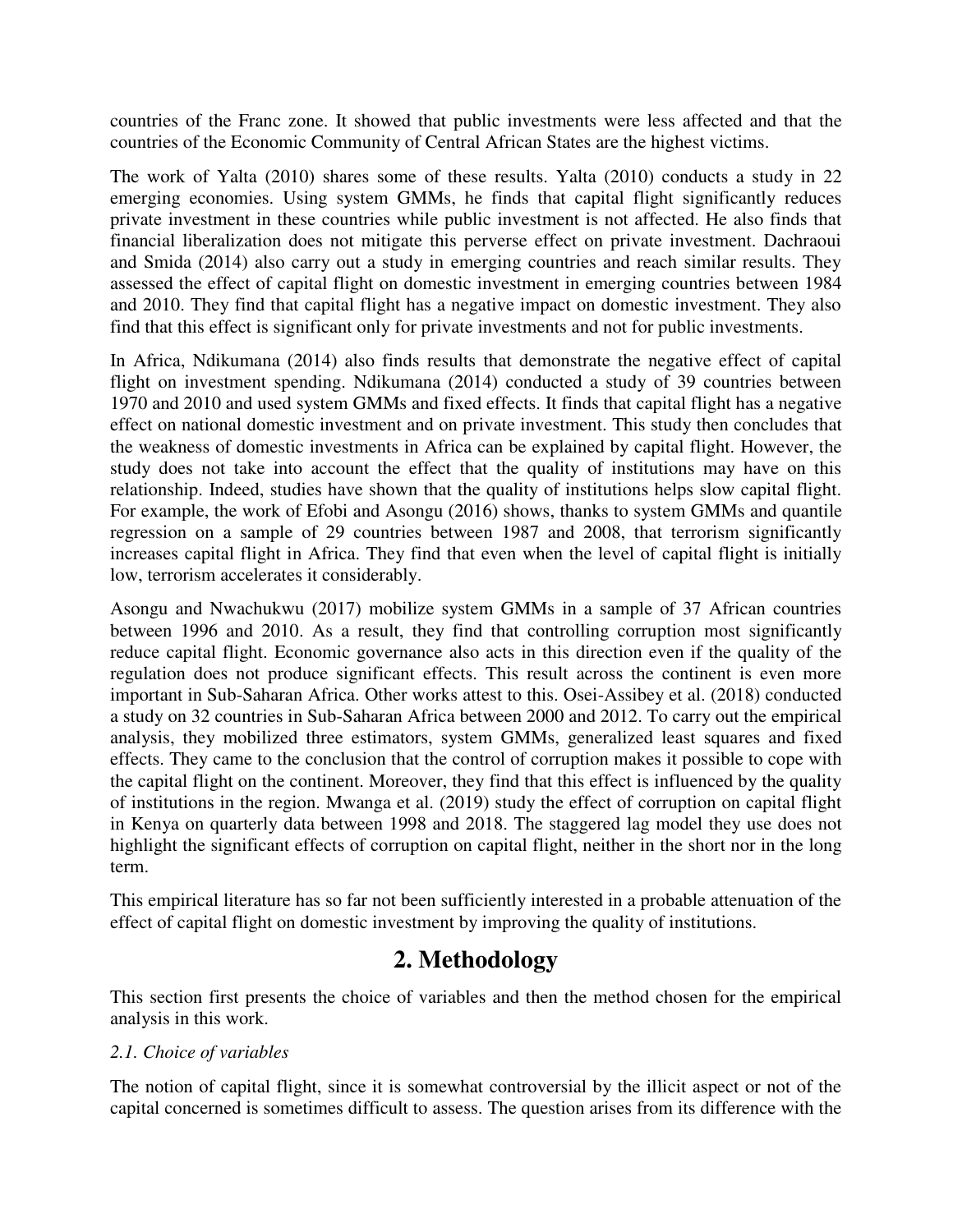direct investments made by the region concerned abroad. However, in the literature, one measure that is widely used is that of Boyce and Ndikumana (2012). This is the residual measure of capital flight. Let CF be capital flight, then,

$$
CF_{i,t} = \Delta DET_{i,t} + FDI_{i,t} - (DC_{i,t} + \Delta RES_{i,t})
$$
\n
$$
(1).
$$

In equation (1)  $\Delta DET_{i,t}$  represents the change in the stock of external debt adjusted for exchange rate fluctuations. Ndikumana (2014) explained that it is often the external debt incurred by countries that end up in the private accounts of members of government abroad. Also  $FDI_{i,t}$ represents foreign direct investments in the region and thus allows the taking into account of the dimension of legal capital outflow from the territory. Then  $DC_{i,t}$  denotes the current account deficit and  $\Delta \text{RES}_{i,t}$  is the net addition of the stock of external reserves. The data resulting from this calculation comes from Boyce and Ndikumana (2018) and this measurement can be found, for example, in the work of Asongu et al. (2020).

Data on domestic investment comes from World Development Indicators (WDI, 2020). This is gross fixed capital formation as a percentage of GDP. This measure of domestic investment is widely accepted in the literature. The work of Ndikumana (2014) and those of Ndiaye (2009) use this measure. In addition to capital flight, domestic savings, deposits in banks accounts, money supply, inflation, real GDP per capita, trade openness and the quality of institutions appear to be likely determinants of domestic investment. In fact, the more households have financing capacity, the more they will finance those in need of funds. This is why data on gross domestic savings as a percentage of GDP is taken from WDI (2020).

Deposits and money supply also go in this direction, the more households deposit in banks accounts, the more liquidity banks have to grant loans to investors, remembering of course that the bank is only an intermediary financial institution which must transform these often short-term deposits into often medium and long-term loans. Therefore, the percentage in GDP of deposits in banks accounts is taken from the Financial Access Survey (FAS, 2019). In addition, the monetary channel and the credit channel explain that an increase in the money supply by lowering the interest rate leads to an increase in investment spending. In this perspective, the money supply as a percentage of GDP is introduced into the model and its data comes from WDI (2020).

Data on inflation and real GDP per capita reflect the health of the economy. An economy with low inflation and economic growth should encourage investment. Data on the consumer price index and real GDP per capita are therefore taken from WDI (2020). Trade openness is an opportunity to have new demand and then make more investment to respond to it. Thus, data on trade openness as a percentage of GDP comes from WDI (2020). The literature on capital flight supports institutional factors as part of the elements that push economic agents to remove their capital from the national territory. This is why, thanks to the International Country Risk Guide database (ICRG, 2018), the investment profile, the control of corruption, law and order and the capacity of the government to respect its commitments and to get re-elected, are introduced in this work. In order to solve a problem of scale, capital flight and real GDP per capita have been linearized by log-transformation. The availability of data makes it possible to work on 21 countries between 2004 and 2014.

The data in table I shows that on average, the real stock of capital leaving the African territory is 2216 but it happens that in certain countries, in certain years, this amount is 45504. This is nevertheless quite annoying, because it is a big loss in terms of financing for the continent which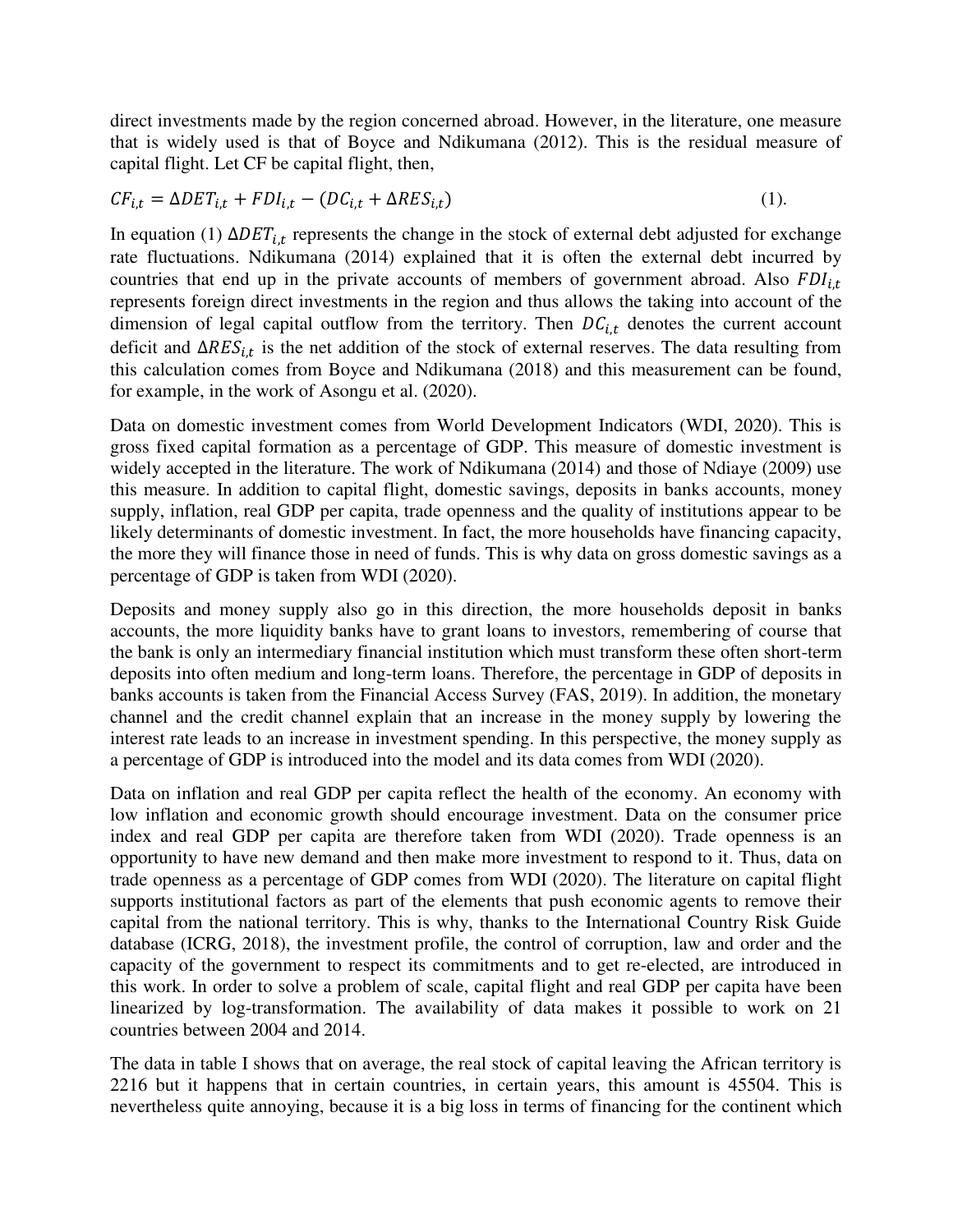already does not have an efficient financial system. While domestic investments are on average 7.51% of GDP and can sometimes go below 9% of GDP.

|                        | <b>Obs</b> | Mean     | Std. Dev. | Min         | Max      | Source                                  |
|------------------------|------------|----------|-----------|-------------|----------|-----------------------------------------|
| Investment             | 231        | 23.0149  | 7.507424  | 8.95112     | 43.05135 | World Development Indicators (2020)     |
| Capital flight         | 209        | 2216.075 | 6999.594  | $-16803.7$  | 45504.21 | Boyce et Ndikumana (2018)               |
| Oustanding deposit     | 225        | 27.56471 | 19.00869  | 2.452362    | 88.76253 | Financial Access Survey (2019)          |
| Saving                 | 231        | 21.81389 | 16.91902  | $-16.43797$ | 60.49045 | World Development Indicators (2020)     |
| <b>Broad Money</b>     | 231        | 35.8943  | 25.85206  | 4.530351    | 117.3822 | World Development Indicators (2020)     |
| Inflation              | 217        | 6.943657 | 5.701824  | $-1.409401$ | 43.54211 | World Development Indicators (2020)     |
| Gross domestic product | 231        | 2388.113 | 2466.26   | 292.3508    | 9679.072 | World Development Indicators (2020)     |
| Trade                  | 230        | 70.72528 | 25.23685  | 30.88519    | 149.7796 | World Development Indicators (2020)     |
| Investment profile     | 231        | 7.852273 | 1.399608  | 4.5         | 11.5     | International Country Risk Guide (2017) |
| Corruption             | 231        | 2.039141 | 0.7063012 | 0.5         | 4        | International Country Risk Guide (2017) |
| Law and order          | 231        | 2.865079 | 0.9579785 |             | 5        | International Country Risk Guide (2017) |
| Government stability   | 231        | 8.541847 | 1.479691  | 5.208333    | 11       | International Country Risk Guide (2017) |
| Internal conflict      | 231        | 8.49026  | 1.342038  | 5.208333    | 11       | International Country Risk Guide (2017) |

**Table I**. Descriptive statistics

*Source: Authors. Countries of sample study: Algeria, Angola, Botswana, Burkina Faso, Cameroon, Congo Republic, Congo Democratic Republic, Cote d'Ivoire, Egypt, Gabon, Ghana, Kenya, Madagascar, Morocco, Mozambique, Nigeria, Rwanda, Sierra Leone, South Africa, Tanzania, Uganda.*

#### *2.2. Method of empirical analysis*

This analysis uses a dynamic panel to achieve its objective. Such an approach has the advantage of testing whether a country's investments in period t are dependent on its investments in period t-1. This modeling is all the more justified as in this work; the individual dimension (21 countries) is greater than the time dimension (11 years). On the basis of Ndikumana's work (2014), it is possible to use the following specification:

 $Investment_{i,t} = n_i + \beta_0$ Investment $t_{i,t-1} + \beta_1$ Capital flight $t_{i,t}$  +  $\beta_2$ Oustanding deposits<sub>i,t</sub> +  $\beta_3$ Broad money<sub>i,t</sub> +  $\beta_4$ Saving<sub>i,t</sub> +  $\beta_5$ Inflation<sub>i,t</sub> +  $\beta_6$ Gross domestic product<sub>i,t</sub> +  $\beta_7$ Trade<sub>i,t</sub> +  $\gamma_i$ Quality of institution<sub>i,t</sub> +  $\delta_w \text{Capital flight} * \text{Quality of institution}_{i,t} + n_t + \varepsilon_{i,t}$ (2) With  $i = 1, ..., 21, t = 2004, ..., 2014, j, w = 1, ..., 4,$  and quality of institution<sub>it</sub>

(Investment profil<sub>i.t</sub>; Corruption<sub>i.t</sub>; Law and order<sub>i.t</sub>; Government stability<sub>i.t</sub>; Internal conflict<sub>i.t</sub>) . This specification poses an endogeneity problem. Indeed, in this model  $E(Investment_{i,t} *$  $\varepsilon_{i,t}$   $\neq$  0. This is caused by the presence of the 1st order lag of the dependent variable as an explanatory variable. Since the assumption of exogeneity is no longer verified, a method such as

ordinary least squares is no longer appropriate. Rather, the literature proposes to this effect, two estimators which are more adequate. These are first difference GMMs and system GMMs.

The first estimator is developed by the work of Arellano and Bond (1991). This method recommends using the first difference of equation (2) in order to solve the problems of exogeneity. However, this approach suffers from some problems: the first difference does not solve the endogeneity problem, since by construction, the variation of the error term and the variation of the dependent variable are correlated; then, this method does not take into account the specific temporal effects; finally, it produces less reliable results in the presence of small samples. The second estimator is developed by the work of Arellano and Bover (1995) and those of Blundell and Bond (1998). This estimator, on the other hand, has the advantage of trying to fill in the gaps in the first. It consists of considering the first difference equation and the level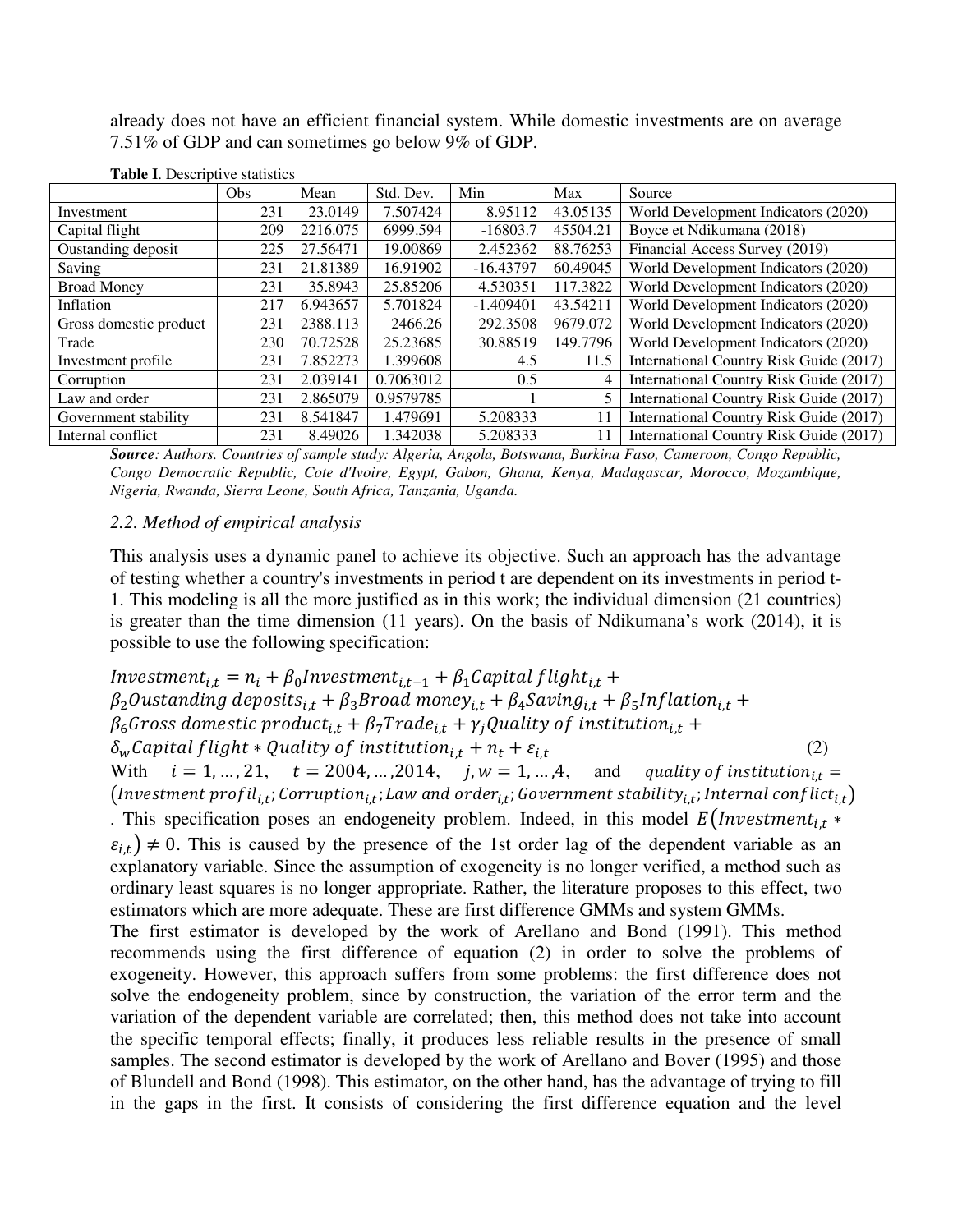equation to solve the endogeneity problem. Works like that of Efobi and Asongu (2016) has explained that the latter estimator is more adequate to deal with the endogeneity problem discussed in this work. However, for small samples as is the case in this study, it is again not the most appropriate.

As a result of this, using system GMMs alone is not enough to get rid of the bias due to small sample size. The extension of this estimator developed by Roodman (2009a, 2009b) is also mobilized in this direction. This latest version addresses the issue of instrument proliferation often common in small samples and which can lead to biased results. Following these estimates, three tests are used: Fisher's global causality test. This test, whose decision threshold is 5%, opposes the null hypothesis: no variable explains domestic investment in Africa, to the alternative hypothesis: at least one variable of the model explains domestic investment in Africa. ; then the test of Arellano and Bond (1991) which tests at the 10% threshold the autocorrelation of the twoorder error terms of the difference equation; the Hansen test which tests the robustness of the instruments used in this study at the 10% threshold. This test is preferred over Sargan's test, because Sargan's test is only appropriate if the error terms are homoscedastic, an assumption that is not always true. Although the Hansen test is affected by the issue of instrument proliferation, the number of instruments is appended to the results to ensure that the estimator involved in this work was able to address this issue.

Moreover, this study uses the specific time variables and the first difference equation as instruments, namely iv(years, eq (diff)). This means that all the explanatory variables are suspected of endogeneity in this work and only the specific time effects are assumed to be strictly exogenous. However, the Hansen difference test assesses at the 10% threshold whether this identification process is correct. Finally, the two-step estimate is used because it provides robust estimates. Especially since the use of this two-step approach of Roodman's estimator (2009a, 2009b) is conducive to addressing the simultaneity issues present in the model of this study.

# **3. Analysis of the results**

The results show that Fisher's test cannot lead to the rejection of the alternative hypothesis. So, at least one of the explanatory variables in the model explains domestic investments in Africa. The second-order error terms autocorrelation test reveals p-values greater than 10%, which means that these error terms are not auto correlated. The Hansen test also provided convincing results and confirms the robustness of the instruments used. The Hansen Difference test as a whole also provides good results and thus validates the process of identifying in this work.

These estimates show that capital flight significantly reduces domestic investment in Africa. Ndikumana (2014) explains that there are gaps between savings and domestic investments. Part of the domestic savings is not used to finance investment projects on the national territory. The funds illegally leave the territory to migrate to areas where they remain untouched. These capital outflows are not necessarily due to the search for better returns but more often they are ill-gotten gains which seek to absolve themselves as quickly as possible from probable subsequent sanctions. There is therefore a problem of governance, both because of the illicit nature of these funds and their ability to leave the continent without being detected by the competent authorities.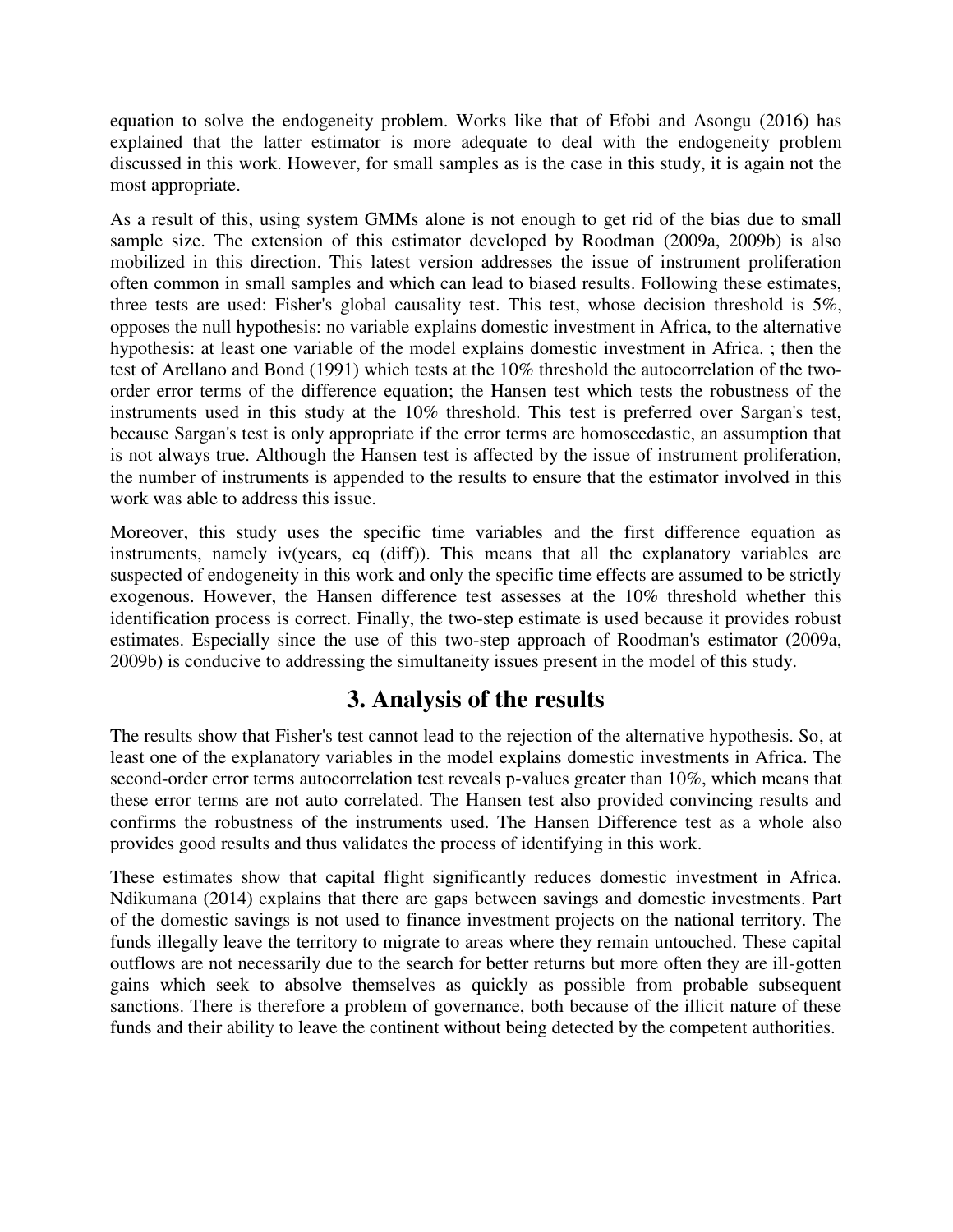|                                                                   | Investment<br>Investment           |                              | Investment      | Investment      | Investment      | Investment  |  |  |  |
|-------------------------------------------------------------------|------------------------------------|------------------------------|-----------------|-----------------|-----------------|-------------|--|--|--|
| L.Investment                                                      | $0.310***$                         | $-0.293***$                  | $0.379***$      | $0.445***$      | $0.434***$      | $1.197***$  |  |  |  |
|                                                                   | (0.056)                            | (0.0612)                     | (0.088)         | (0.0502)        | (0.0346)        | (0.0558)    |  |  |  |
| Capital flight                                                    | $-1.196**$                         | $-0.963**$                   | $-0.402$        | $-0.336***$     | $-0.354***$     | $-1.075***$ |  |  |  |
|                                                                   | (0.518)                            | (0.438)                      | (0.527)         | (0.105)         | (0.0318)        | (0.350)     |  |  |  |
| Oustanding deposit                                                | $0.193*$                           |                              | $0.090***$      |                 |                 |             |  |  |  |
|                                                                   | (0.106)                            |                              | (0.016)         |                 |                 |             |  |  |  |
| Saving                                                            | $0.215***$                         | $0.\overline{137***}$        | 0.015           |                 |                 |             |  |  |  |
|                                                                   | (0.023)                            | (0.0413)                     | (0.061)         |                 |                 |             |  |  |  |
| Inflation                                                         | 0.141                              | $0.533***$                   | 0.075           |                 |                 |             |  |  |  |
|                                                                   | (0.166)                            | (0.125)                      | (0.1598)        |                 |                 |             |  |  |  |
| <b>Gross Domestic Product</b>                                     | 0.751                              | 5.205*                       | 2.536**         |                 |                 |             |  |  |  |
| per capita                                                        | (4.650)                            | (2.713)                      | (1.014)         |                 |                 |             |  |  |  |
| Broad money                                                       |                                    | $0.409***$                   |                 |                 |                 |             |  |  |  |
|                                                                   |                                    | (0.0963)                     |                 |                 |                 |             |  |  |  |
| Trade                                                             |                                    |                              | $0.243***$      |                 |                 |             |  |  |  |
|                                                                   |                                    |                              | (0.045)         |                 |                 |             |  |  |  |
| Investment profile                                                |                                    |                              |                 | $2.591***$      | 2.310***        | 0.349       |  |  |  |
|                                                                   |                                    |                              |                 | (0.392)         | (0.379)         | (0.645)     |  |  |  |
| Corruption                                                        |                                    |                              |                 | $2.391*$        | $1.611**$       | 5.337***    |  |  |  |
|                                                                   |                                    |                              |                 | (1.306)         | (0.758)         | (1.471)     |  |  |  |
| Law and order                                                     |                                    |                              |                 |                 | 0.702           | $-1.031$    |  |  |  |
|                                                                   |                                    |                              |                 |                 | (1.973)         | (1.940)     |  |  |  |
| Government stability                                              |                                    |                              |                 |                 |                 | $1.948***$  |  |  |  |
|                                                                   |                                    |                              |                 |                 |                 | (0.334)     |  |  |  |
| Internal conflict                                                 |                                    |                              |                 |                 |                 | $-3.157***$ |  |  |  |
|                                                                   |                                    |                              |                 |                 |                 | (0.362)     |  |  |  |
| $\mathcal{C}$                                                     | 8.62                               | $-23.68$                     | $-21.47**$      | $-9.328*$       | $-6.758$        | 4.483       |  |  |  |
|                                                                   | (29.09)                            | (15.82)                      | (9.35)          | (5.295)         | (7.547)         | (6.712)     |  |  |  |
| Obs.                                                              | 119                                | 122                          | 119             | 130             | 130             | 130         |  |  |  |
| Countries                                                         | 18                                 | 18                           | 18              | $\overline{19}$ | $\overline{19}$ | 19          |  |  |  |
| Fisher                                                            | 0.000                              | 0.000                        | 0.000           | 0.000           | 0.000           | 0.000       |  |  |  |
| AR(1)                                                             | 0.701                              | 0.118                        | 0.467           | 0.632           | 0.691           | 0.188       |  |  |  |
| AR(2)                                                             | 0.111                              | 0.102                        | 0.199           | 0.178           | 0.181           | 0.157       |  |  |  |
| Sargan                                                            | 0.021                              | 0.000                        | 0.543           | 0.000           | 0.000           | 0.586       |  |  |  |
| Hansen                                                            | 0.526                              | 0.420                        | 0.410           | 0.309           | 0.519           | 0.685       |  |  |  |
| <b>GMM</b> instruments for levels                                 |                                    |                              |                 |                 |                 |             |  |  |  |
| Hansen test excluding group                                       | 0.395                              | 0.177                        | 0.605           | 0.249           | 0.333           | 0.570       |  |  |  |
|                                                                   | 0.560                              | 0.726                        | 0.290           | 0.447           | 0.699           | 0.585       |  |  |  |
|                                                                   | Difference (null $H = exogenous$ ) |                              |                 |                 |                 |             |  |  |  |
|                                                                   | 0.170                              | iv(years, eq(diff))<br>0.190 | 0.380           | 0.158           | 0.292           | 0.430       |  |  |  |
| Hansen test excluding group<br>Difference (null $H = exogenous$ ) | 0.964                              | 0.767                        | 0.411           | 0.825           | 0.976           | 0.887       |  |  |  |
|                                                                   |                                    |                              |                 |                 |                 |             |  |  |  |
| Instruments                                                       | $\overline{18}$                    | $\overline{18}$              | $\overline{18}$ | $\overline{16}$ | $\overline{19}$ | 18          |  |  |  |

#### **Table II**. Effect of capital flight

*Source: Authors using Stata. Standard deviations in parentheses. \*\*\* p <0.01, \*\* p <0.05, \* p <0.1. An increase in the investment profile index means an improvement in investment conditions. A rise in the corruption index means a lower risk of corruption. An increase in the internal conflict index means a decrease in the risk of internal conflict. A rise in the Government stability index means a more stable government, and a rise in the law and order index means an increase in order and law.*

The results of table II reveal that in general, an improvement in the quality of institutions increases domestic investments. However, one result deserves a little attention, namely the one on internal conflict. The negative sign of internal conflict does not mean that countries where there are internal conflicts have better domestic investments, although this is a possibility, since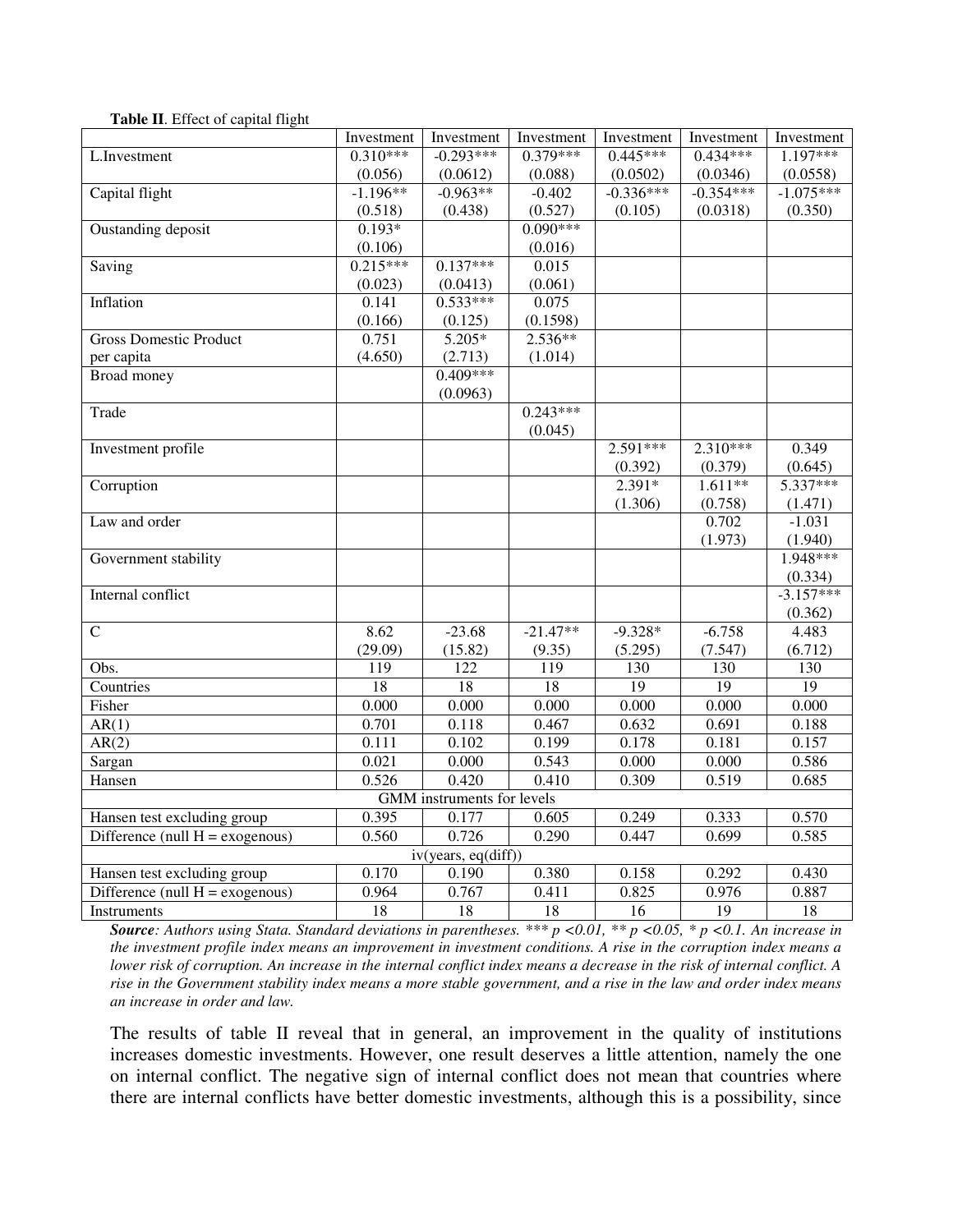the devastated country must be rebuilt, but the explanation in the case of Africa is that there are so many internal conflicts that the fight against them cannot yet contribute to the increase of domestic investments in these countries. Moreover, table III shows that the situation of the other variables of the quality of institutions is not so different.

Table III shows in this regard that improving the quality of institutions would reduce the harmful effect of capital flight on domestic investment spending. Since the literature explains that a good part of this capital results from political corruption which monopolizes public funds, sometimes even acquired in the form of international aid. Controlling corruption would make it possible to tackle the problem at the source and leave the continent more resources to finance its investments. This is shown in Table III. The positive sign of the interaction between corruption and capital flight means that capital flight reduces domestic investment less in less corrupt countries. This result finds support in the work of Asongu and Nwachukwu (2017) who show that corruption control reduces capital flight in Africa.

As for law and order, it plays an important role here to sanction early enough the activities that generate these illicit funds and to ensure control over the capital that leaves the territory but in addition it plays on the climate of country affairs. A country's business climate is important not only for attracting external funds but also for maintaining internal funds. With regard to law and order, for example, the theory of law and finance explains that when law and order reign, households with financial capacities feel protected and this reduces the capital flight and therefore promotes domestic investment (Girma and Shortland, 2008). This view is supported in this study, since Table III shows that the cross effect between capital flight and the law and order index is positive. That is, countries where law and order reign feel less the effects of capital flight on their domestic investments.

Government stability is also important. A stable government is a government that achieves its roadmap and therefore is able to be re-elected. This reassures investors who can invest in the country, knowing that the government in place is working to improve public infrastructure for example. Our results share this opinion. Table III shows that capital flight is less harmful in countries with a stable government. This idea is further confirmed with the results on the reduction of the risk of internal conflict. With regard to internal conflicts, they are a source of instability and significantly reduce the probability of making a return on investments and thus scare away capital. That is what we can see in table III. The positive sign of interaction between capital flight and internal conflict mean that, in countries where there is a low risk of internal conflict, capital flight is less harmful to domestic investments. The work of Efobi and Asongu (2016) has also found to this end that the terrorism present in Africa significantly increases the capital flight on the continent. The importance of investment conditions must therefore be considered and further reveal the quality of institutions. The results on the investment profile further confirm the results mentioned above.

Failure to keep one's own savings is not going to benefit Africa's already well-developed financial system. In particular, savings collected by financial institutions are decreasing significantly. Yet this study finds that the decline in deposits with these institutions, precisely the banks in this case, as well as the decline in money supply and domestic savings, significantly reduces investment spending on the continent. It also finds that the increase in trade openness and economic growth favors domestic investment spending.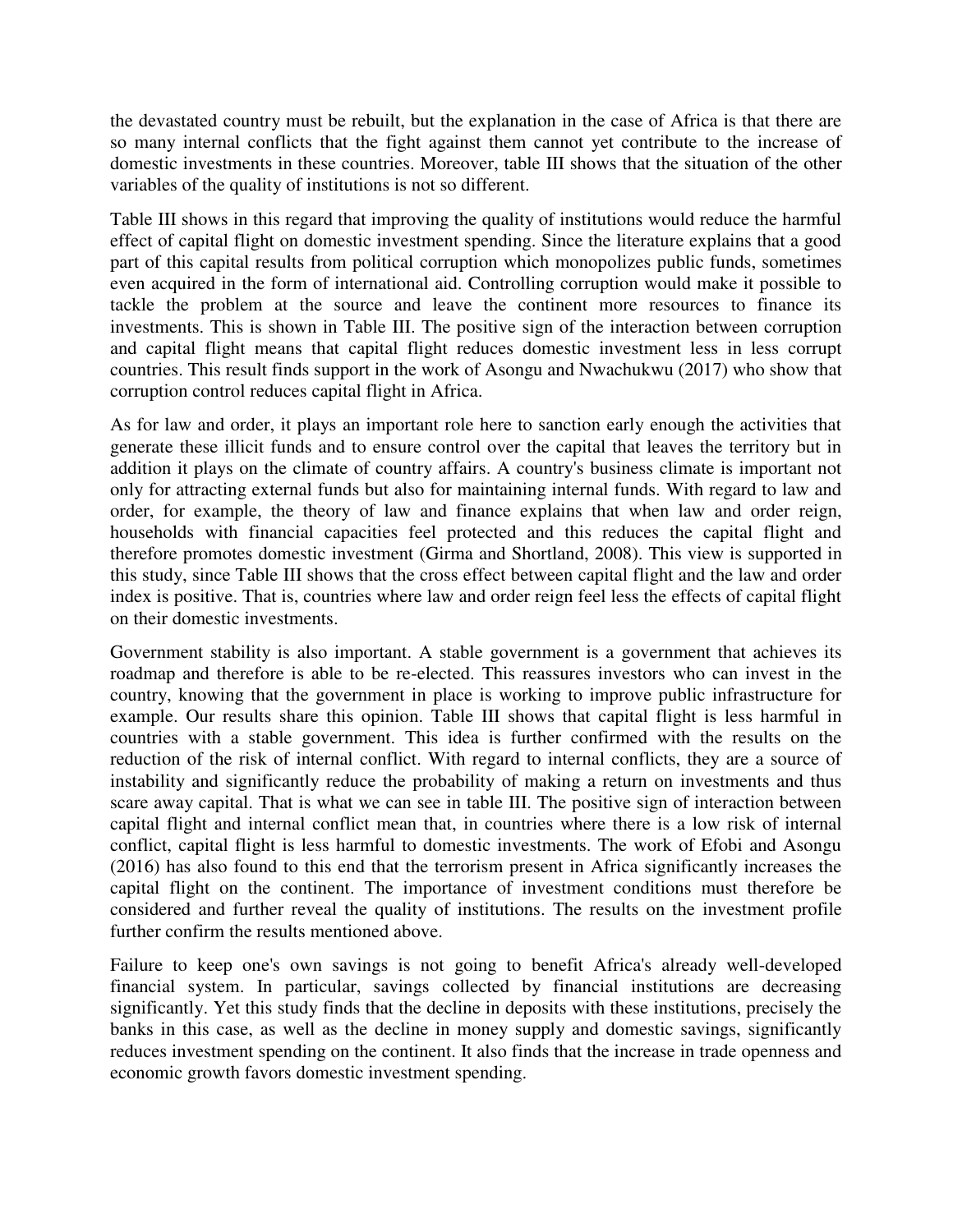|  | Table III. Effect of quality of institution on capital flight |  |
|--|---------------------------------------------------------------|--|
|  |                                                               |  |

|                           |            |            | <b>raoic 111.</b> Effect of quality of motitution on capital ingin |                            |            |            |             |            |            |            |
|---------------------------|------------|------------|--------------------------------------------------------------------|----------------------------|------------|------------|-------------|------------|------------|------------|
| Investment                | Investment | Investment | Investment                                                         | Investment                 | Investment | Investment | Investment  | Investment | Investment | Investment |
| L.Investment              | $0.387***$ | $1.138***$ | $0.549***$                                                         | $0.571***$                 | $0.604***$ | $0.713***$ | $0.612***$  | $-0.201**$ | $0.990***$ | 0.998***   |
|                           | (0.0569)   | (0.0513)   | (0.0440)                                                           | (0.122)                    | (0.105)    | (0.147)    | (0.0600)    | (0.0841)   | (0.0367)   | (0.0987)   |
| Capital flight            | $-2.696*$  | $-7.327*$  | 1.134                                                              | $-16.39***$                | $-5.306*$  | $-4.992**$ | $-4.261*$   | $-5.583**$ | $-1.951**$ | $-9.969**$ |
|                           | (1.349)    | (3.495)    | (1.150)                                                            | (5.262)                    | (3.040)    | (2.039)    | (2.054)     | (2.308)    | (0.752)    | (3.929)    |
| Capital flight*corruption | $1.430**$  |            |                                                                    |                            |            | $2.371**$  |             |            |            |            |
|                           |            |            |                                                                    |                            |            |            |             |            |            |            |
|                           | (0.565)    |            |                                                                    |                            |            | (1.038)    |             |            |            |            |
| Corruption                | $-7.410$   |            |                                                                    |                            |            | $-18.45**$ |             |            |            |            |
|                           | (4.571)    |            |                                                                    |                            |            | (8.398)    |             |            |            |            |
| Capital flight*Investment |            | $1.040**$  |                                                                    |                            |            |            |             |            |            | $1.391**$  |
| profile                   |            | (0.474)    |                                                                    |                            |            |            |             |            |            | (0.491)    |
| Investment profile        |            | $-5.436$   |                                                                    |                            |            |            |             |            |            | $-8.333**$ |
|                           |            | (3.164)    |                                                                    |                            |            |            |             |            |            | (3.463)    |
| Capital flight*Law and    |            |            | $-0.0629$                                                          |                            |            |            |             |            | $0.527**$  |            |
|                           |            |            |                                                                    |                            |            |            |             |            |            |            |
| order                     |            |            | (0.371)                                                            |                            |            |            |             |            | (0.233)    |            |
| Law and order             |            |            | 4.212**                                                            |                            |            |            |             |            | $-0.598$   |            |
|                           |            |            | (1.929)                                                            |                            |            |            |             |            | (2.627)    |            |
| Capital flight*Internal   |            |            |                                                                    | 1.985***                   |            |            | $0.548**$   |            |            |            |
| conflict                  |            |            |                                                                    | (0.606)                    |            |            | (0.233)     |            |            |            |
| <b>Internal Conflict</b>  |            |            |                                                                    | $-17.12***$                |            |            | $-3.783*$   |            |            |            |
|                           |            |            |                                                                    | (5.466)                    |            |            | (2.024)     |            |            |            |
| Capital flight*Goverment  |            |            |                                                                    |                            | $0.704*$   |            |             | $0.659**$  |            |            |
|                           |            |            |                                                                    |                            |            |            |             |            |            |            |
| stability                 |            |            |                                                                    |                            | (0.384)    |            |             | (0.305)    |            |            |
| Goverment stability       |            |            |                                                                    |                            | $-5.162$   |            |             | $-4.635*$  |            |            |
|                           |            |            |                                                                    |                            | (3.030)    |            |             | (2.509)    |            |            |
| Outstanding deposit       |            |            |                                                                    |                            |            | 0.211      | $-0.0417$   | $0.455***$ | 0.0170     | 0.118      |
|                           |            |            |                                                                    |                            |            | (0.248)    | (0.0258)    | (0.119)    | (0.0277)   | (0.103)    |
| Saving                    |            |            |                                                                    |                            |            | $-0.188$   | $-0.128***$ | $0.299***$ | $0.141***$ | 0.0838     |
|                           |            |            |                                                                    |                            |            | (0.112)    | (0.0392)    | (0.0697)   | (0.0482)   | (0.0689)   |
| Inflation                 |            |            |                                                                    |                            |            | $-0.0646$  | $-0.299***$ | $-0.0292$  | $-0.0860$  | $-0.187$   |
|                           |            |            |                                                                    |                            |            |            |             |            |            |            |
|                           |            |            |                                                                    |                            |            | (0.221)    | (0.0628)    | (0.132)    | (0.0735)   | (0.129)    |
| $\mathsf{C}$              | $27.50**$  | 33.91      | $-8.123$                                                           | 154.8***                   | 48.82*     | 45.90*     | 45.74**     | 47.85**    | 2.695      | 54.49*     |
|                           | (11.61)    | (24.11)    | (6.823)                                                            | (49.59)                    | (26.27)    | (24.20)    | (16.97)     | (20.60)    | (7.811)    | (29.76)    |
| Obs.                      | 130        | 130        | 130                                                                | 130                        | 130        | 119        | 119         | 119        | 119        | 119        |
| Countries                 | 19         | 19         | 19                                                                 | 19                         | 19         | 18         | 18          | 18         | 18         | 18         |
| Fisher                    | 0.000      | 0.000      | 0.000                                                              | 0.000                      | 0.000      | 0.000      | 0.000       | 0.000      | 0.000      | 0.000      |
| AR(1)                     | 0.701      | 0.154      | 0.338                                                              | 0.320                      | 0.192      | 0.018      | 0.375       | 0.506      | 0.257      | 0.199      |
| AR(2)                     | 0.194      | 0.200      | 0.219                                                              | 0.225                      | 0.236      | 0.138      | 0.135       | 0.180      | 0.151      | 0.136      |
|                           |            |            |                                                                    |                            |            |            |             |            |            |            |
| Sargan                    | 0.344      | 0.814      | 0.938                                                              | 0.558                      | 0.223      | 0.446      | 0.273       | 0.000      | 0.023      | 0.563      |
| Hansen                    | 0.290      | 0.482      | 0.366                                                              | 0.784                      | 0.559      | 0.587      | 0.329       | 0.325      | 0.432      | 0.474      |
|                           |            |            |                                                                    | GMM instruments for levels |            |            |             |            |            |            |
| Hansen test excluding     | 0.173      | 0.267      | 0.664                                                              | 0.569                      | 0.207      | 0.543      | 0.231       | 0.115      | 0.065      | 0.747      |
| group                     |            |            |                                                                    |                            |            |            |             |            |            |            |
| Difference (null $H =$    | 0.572      | 0.783      | 0.117                                                              | 0.794                      | 0.967      | 0.520      | 0.395       | 0.600      | 0.895      | 0.299      |
| exogenous)                |            |            |                                                                    |                            |            |            |             |            |            |            |
|                           |            |            |                                                                    |                            |            |            |             |            |            |            |
|                           |            |            |                                                                    | iv(years, eq(diff))        |            |            |             |            |            |            |
| Hansen test excluding     | 0.430      | 0.464      | 0.883                                                              | 0.541                      | 0.558      | 0.485      | 0.347       | 0.168      | 0.439      | 0.726      |
| group                     |            |            |                                                                    |                            |            |            |             |            |            |            |
| Difference (null $H =$    | 0.231      | 0.434      | 0.165                                                              | 0.784                      | 0.446      | 0.803      | 0.297       | 0.787      | 0.362      | 0.160      |
| exogenous)                |            |            |                                                                    |                            |            |            |             |            |            |            |
| Instruments               | 15         | 16         | 18                                                                 | 14                         | 14         | 16         | 17          | 18         | 18         | 18         |

*Source*: Authors using Stata. Standard deviations in parentheses. \*\*\* p <0.01, \*\* p <0.05, \* p <0.1. An increase in *the investment profile index means an improvement in investment conditions. A rise in the corruption index means a lower risk of corruption. An increase in the internal conflict index means a decrease in the risk of internal conflict. A rise in the Government stability index means a more stable government, and a rise in the law and order index means an increase in order and law.* 

Indeed, trade opening means a new market, additional demand to be satisfied, and economic growth means wealthier country. Inflation, on the other hand, produces ambiguous effects, both a significant negative effect and sometimes a significant positive effect. If on the one hand, inflation means a fall in interest rates and therefore an increase in investment spending; on the other hand, it erodes the purchasing power of consumers and reduces the expected demand of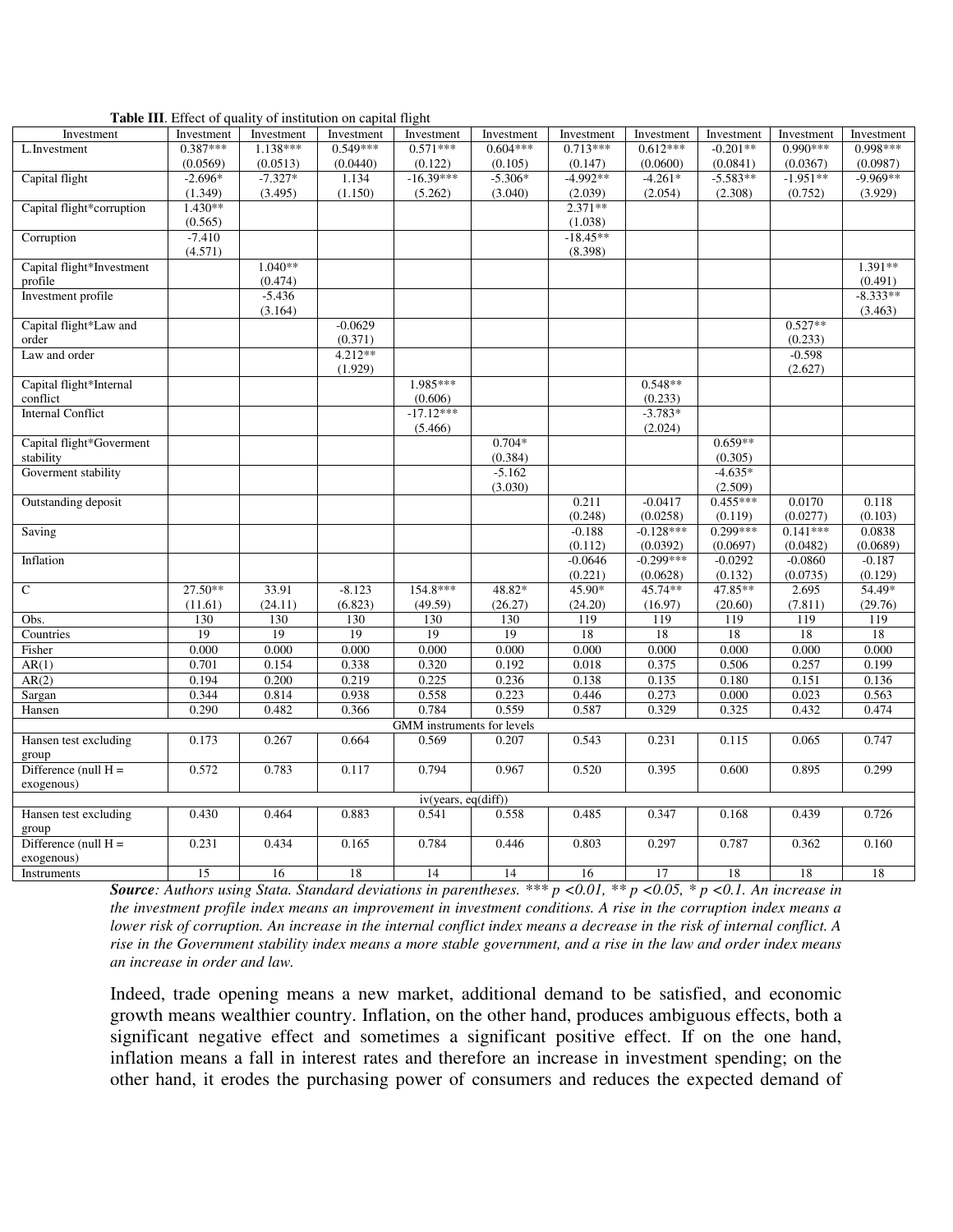entrepreneurs and consequently their investment expenses. The effects of inflation on investment spending in Africa therefore require additional analyzes to be better understood.

## **Conclusion**

The objective of this study was to determine the role of the quality of institutions in the effect of capital flight on domestic investment in Africa. Data from the World Bank (2020), Boyce and Ndikumana (2018) and FAS (2019) allowed a study period from 2004 to 2014 for 21 countries. The use of system GMMs has shown that capital flight has a negative effect on domestic investment in Africa. It also emerged that the quality of institutions is important to improve the level of these investments, especially when it comes to controlling corruption and the law and order that really helps mitigate the perverse effects of capital flight on domestic investment spending in Africa. It also emerged that a decline in deposits in banks accounts or a decrease in the money supply leads to lower investment on the continent, a result, which is also shared by national savings. A result that shows that by depressing the African financial system, capital flight has harmful effects on domestic investment spending. These results suggest that African states must fight against capital flight since it depresses domestic investment on their continent. Also, these states are invited to work on the quality of their institutions because this is a way of encouraging investors not to look elsewhere. It is thus a question of working to maintain a good business climate in their regions but also to reduce the corrupt practices that cause these capital flight and the illicit practices that generate these financial flows.

### **References**

Asongu, S., J. Uduji, and E. Okolo-Obasi (2020) "Fighting African capital flight: trajectories, dynamics, and tendencies" *Financial Innovation* 6, 1-21. [https://doi.org/10.1186/s40854-020-](https://doi.org/10.1186/s40854-020-00179-0) [00179-0](https://doi.org/10.1186/s40854-020-00179-0) 

Asongu, S. and J. Nwachukwu (2017) "Fighting capital flight in Africa: evidence from bundling and unbundling governance" *Journal Industry, Competition and Trade* 17, 305-323. <https://doi.org/10.1007/s10842-016-0240-1>

Arellano, M. and S. Bond (1991) "Some tests of specification for panel data: Monte Carlos evidence and an application to employment equations" *Review of Economics Studies* 58, 277– 297. [https://doi.org/10.2307/2297968.](https://doi.org/10.2307/2297968)

Arellano, M. and O. Bover (1995) "Another look at the instrumental variable estimation of error components models" *Journal of Econometrics* 68, 20-51. [https://doi.org/10.1016/0304-](https://doi.org/10.1016/0304-4076(94)01642-D) [4076\(94\)01642-D](https://doi.org/10.1016/0304-4076(94)01642-D) 

Blundell, R. and S. Bond (1998) "Initial conditions and moment restrictions in dynamic panel data models" *Journal of Econometrics* 87, 115–143. [https://doi.org/10.1016/S0304-](https://doi.org/10.1016/S0304-4076(98)00009-8) [4076\(98\)00009-8.](https://doi.org/10.1016/S0304-4076(98)00009-8)

Boyce, J. and L. Ndikumana (2012) "Capital from Sub-Saharan African countries updated estimates, 1970-2010" *Political Economy Research Institute*. [https://www.peri.umass.edu/fileadmin/pdf/ADP/SSAfrica\\_capitalflight\\_Oct23\\_2012.pdf](https://www.peri.umass.edu/fileadmin/pdf/ADP/SSAfrica_capitalflight_Oct23_2012.pdf) 

Boyce, J. and L. Ndikumana (2018) "Capital flight from 39 African countries, 1970 – 2015: data and methodology" *Political Economy Research Institute*. [https://www.peri.umass.edu/capital](https://www.peri.umass.edu/capital-flight-from-africa)[flight-from-africa.](https://www.peri.umass.edu/capital-flight-from-africa)